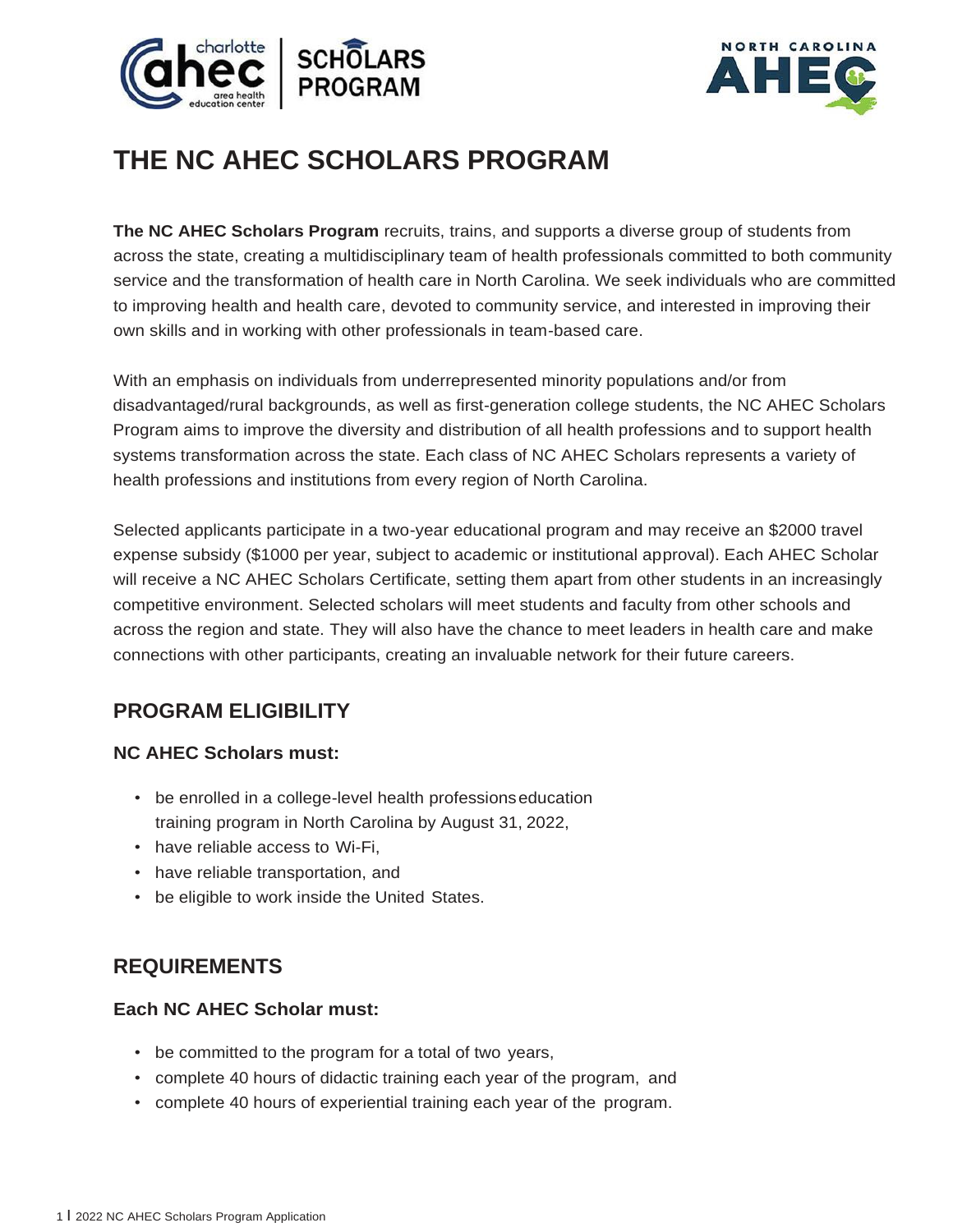| Please share with us why you think this applicant would make an ideal candidate for the NC AHEC Scholars Program?                                                                                                                                                                                |
|--------------------------------------------------------------------------------------------------------------------------------------------------------------------------------------------------------------------------------------------------------------------------------------------------|
|                                                                                                                                                                                                                                                                                                  |
|                                                                                                                                                                                                                                                                                                  |
|                                                                                                                                                                                                                                                                                                  |
|                                                                                                                                                                                                                                                                                                  |
|                                                                                                                                                                                                                                                                                                  |
| Please share with us any information about this applicant that would help us make an informed decision as to whether to<br>select him or her into the NC AHEC Scholars Program:<br>1990 - 2002 - 2003 - 2004 - 2004 - 2004 - 2004 - 2014 - 2016 - 2019 - 2019 - 2019 - 2019 - 2019 - 2019 - 2019 |
|                                                                                                                                                                                                                                                                                                  |
|                                                                                                                                                                                                                                                                                                  |